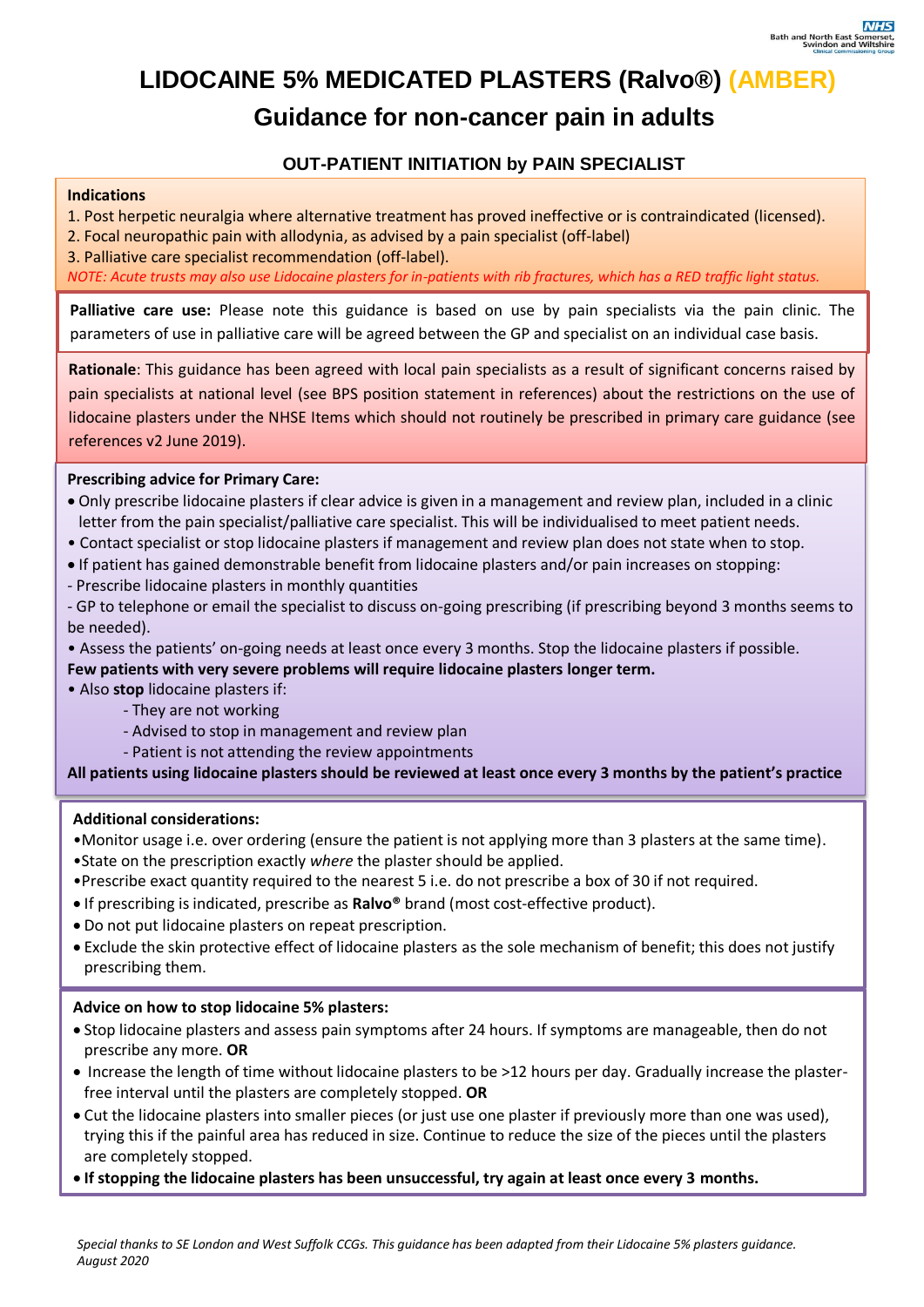## **LIDOCAINE 5% MEDICATED PLASTERS (Ralvo®) (AMBER)**

### **Guidance for non-cancer pain in adults**

### **How to deal with patients in primary care using Lidocaine 5% plasters for unapproved indications:**

- A review to discontinue the lidocaine 5% plaster should be undertaken as soon as possible. See appendix 1 to aid patient review.
- See **Advice on how to stop lidocaine 5% plasters** *on page 1 (+/- initiation of alternative treatments – see next box below)*
- Reassess the type of pain the patient has if unknown. Review patient in 4 weeks (or sooner if required).

### **Alternative options:**

### **Neuropathic pain** *(excluding post-herpetic neuralgia or focal neuropathic pain with allodynia)*

**•**If patient is not on any or has not trialled oral neuropathic medicines, see BSW APC Neuropathic Pain in Adults guidance, p6-7 of full pain guidance [\(https://prescribing.wiltshireccg.nhs.uk/?wpdmdl=286\)](https://prescribing.wiltshireccg.nhs.uk/?wpdmdl=286).

•If patient is already on oral neuropathic medicines, review and optimise their medication in line with the above local guideline.

### **MSK/Chronic pain**

**•**Non-pharmacological options:

-Regular exercise i.e. 30 minutes of exercise 5 days a week

-Ice packs – soothe hot, swollen joints

-Heat packs - relax tense tired muscles

-Splinting of swollen or painful joints

-Physiotherapy

-Occupational therapy *(provides practical steps where patients have difficulty with their everyday work, home or leisure activities)* 

-Psychological therapies

•Pharmacological options

**-**Topical NSAIDs (MSK related pain)

-Review and optimise any additional oral analgesia

**If attempts to stop the use of lidocaine 5% plasters and alternative treatments fail:** Refer to secondary care pain services for advice on pain management

### **Supporting Information:**

 NHS England guidance "Items which should not routinely be prescribed in primary care" **recommends lidocaine 5% plasters should not be initiated by prescribers in primary care** due to its low clinical effectiveness and lack of robust evidence.

• Lidocaine 5% plaster is licensed for the symptomatic relief of neuropathic pain associated with post-herpetic neuralgia.

• NICE CG173 Neuropathic pain in adults: pharmacological management in non-specialist settings guideline does not recommend the use of lidocaine 5% plasters due to the current limited evidence which does not meet their inclusion criteria.

• PrescQIPP recommend restricting the use of lidocaine 5% plasters to patients with post-herpetic neuralgia, where alternative treatments are contraindicated, not tolerated, or ineffective.

 Focal neuropathic pain with allodynia (off- label use) **–** is defined as a localised pain concentrated in a small area caused by a non-painful stimulus like a light touch, cold air, clothing (etc.) and can feel like the burning sensation that occurs with an initial injury.

### **Please note:**

1. Lidocaine 5% plaster is not licensed and not recommended for the treatment of non-neuropathic pain e.g. acute or chronic musculoskeletal pain i.e. back pain and fractures.

2. Anecdotal data suggests there may be a significant proportion of lidocaine 5% plasters prescribed for indications that are not licensed or supported by the evidence base.

3. **Prescribers should not accept new requests for lidocaine 5% plasters for indications outside of postherpetic neuralgia /focal neuropathic pain with allodynia/palliative care use.**